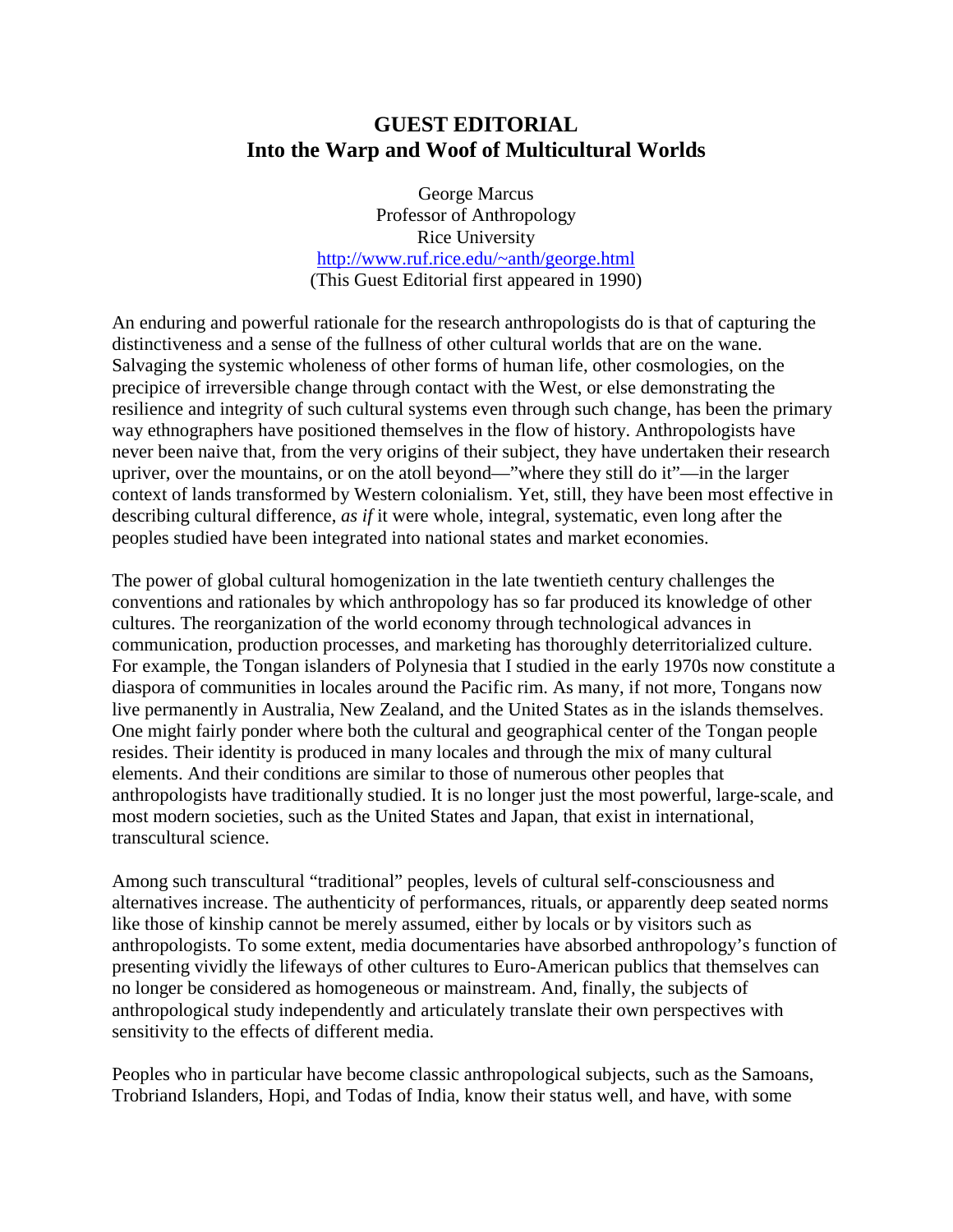ambivalence, assimilated anthropological knowledge about them as part of their sense of themselves. A recent example was the visit of a Toda woman to Houston. A trained nurse among her people as well as a cultural broker, she was on tour in the United States, giving talks about the Todas, of the sort that anthropologists might have given in past decades. By chance, she was visiting the home of a colleague just as a British documentary about the Todas appeared on the television—a documentary in which the visitor was featured prominently as the filmmaker's prime source of information. The visitor's comments as she watched the program along with my colleague did not much concern the details of Toda culture, but rather dealt with the ironies of the multiple representations of her people—by herself, by anthropologists, and by the British Broadcasting Corporation.

The lesson of this story is compelling. The penetrations of a world economy, communications, and the effects of multiple, fragmented identities on cultural authenticity, once thought restricted to advanced modernity, have increased markedly among most local and regional cultures worldwide. They have thus engendered an ethnography in reverse among many peoples who not only can assimilate the professional idioms of anthropology but can relativize them among other alternatives and ways of knowledge. This does not mean that the traditional task of anthropology to represent distinctive and systematic cultural forms of life has been fundamentally subverted by its own subjects. Rather, anthropology's traditional task is now much more complicated, requiring new sensibilities in undertaking fieldwork and different strategies for writing about it.

To find the centers of gravity by which cultural difference can be described cogently on a globe--which the ethnographic map constructed through ages of exploration, colonization, and westernization is transforming-becomes the great contemporary challenge for anthropology. For example, a renewal of interest has emerged among anthropologists in the ways different peoples conceive of the self and the person-what constitutes a self emotionally and cognitively, and what a person is capable of in social relations.

The shared cosmologies that organized daily life among many peoples have now become attenuated, fragmented, and mutually interpenetrated by a pervasive global culture of modernity. Nevertheless, the study of how a people conceive of personal experience and orient themselves to social life *anywhere* might reveal the most distinctive and profound level at which cultures can be described. Even if, say, Tongans, Iranians, Indians, and Papuans participate in certain global institutions as workers, consumers, bureaucrats, scientists, and so on, they do so distinctively. The key to making such distinctions clear and cogent is to explain enduring assumptions about person hood, self, and experience. Certain topics, especially those that concern the body and the life cycle, become particularly important in probing these deepest and most enduring levels of cultural distinction. This is where one set of bets has been placed, so to speak, in contemporary anthropological research to find one center of gravity for cultural description. However, if it is supposed that the old ethnographic map of distinct peoples survives purely and essentially even at the site of cultural conceptions of the self and personhood, the following parable suggests this is a questionable notion.

At a recent conference at the East-West Center in Hawaii on cross-cultural ideas of the self—one of many such gatherings occurring nowadays—nine of us anthropologists sat around the table in the presence of a small but culturally diverse audience of Asians, Pacific Islanders, and